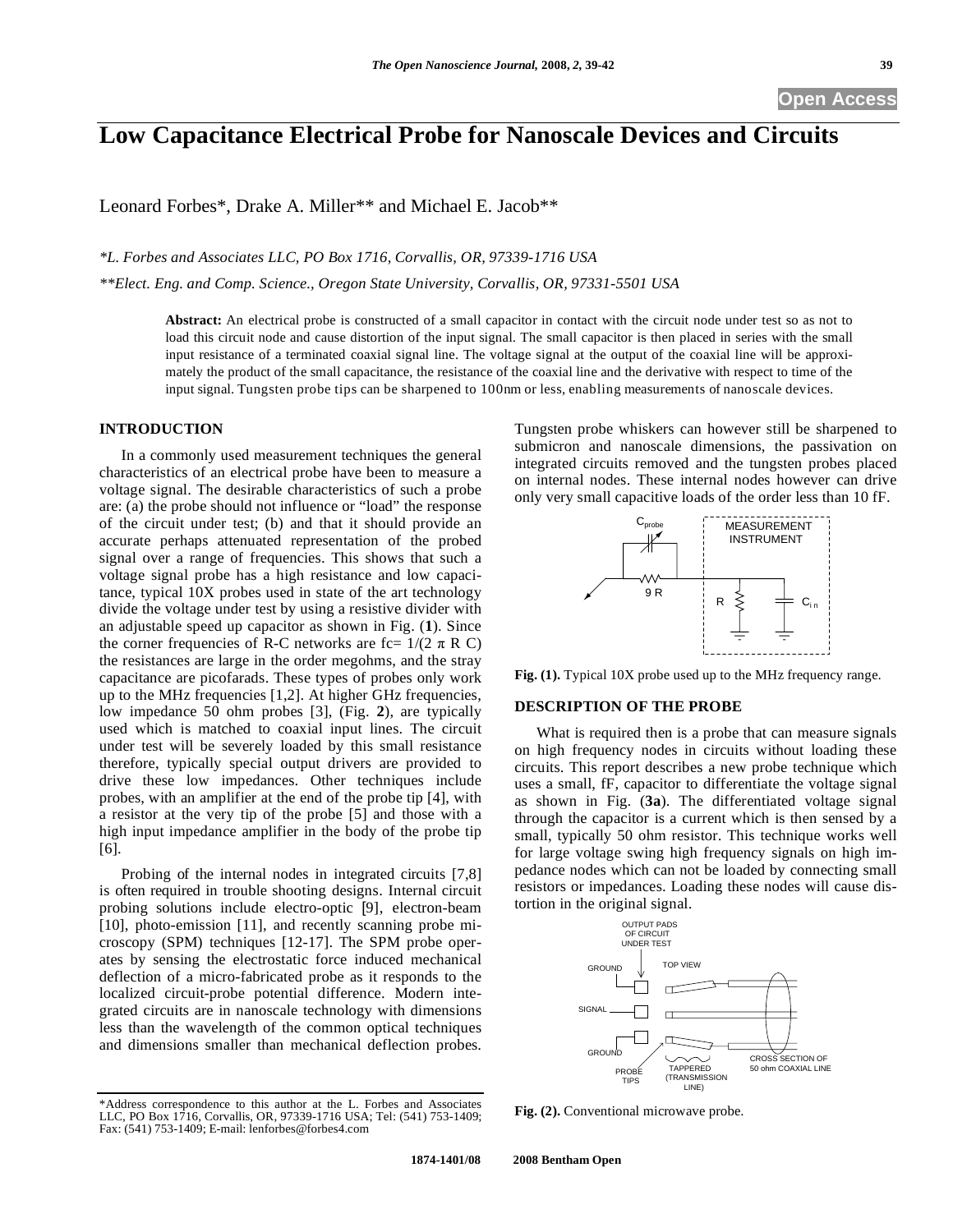Fig. (**3a**) shows the probe elements, a tungsten probe whisker is attached to and separated from an extension of



**(a)** Low frequency model of the low capacitance differentiating probe.



**(b)** Output of the low capacitance differentiating probe.



**(c)** Illustration of calculation of the capacitance of the capacitance probe.

the coaxial line inner conductor by a dielectric epoxy. The miniature coaxial line connects to the signal measuring instruments, in one case this might be a sampling oscilloscope. The technique to be used is described in simple terms at low frequency by Fig. (3b), the output voltage  $Vo = R C dV$ in/dt. Where R is the input impedance of the high frequency coaxial line to the measuring instrument, typically 50 ohms, C is the small capacitance of the probe touching the circuit node under test, and dVin/dt is the derivative of the voltage, Vin, under test.

Fig. (**3c**) illustrates a technique to estimate or calculate the capacitance of the low capacitance probe. The formula for the capacitance between two conductors of the same size, C2, is well known. The smaller cylindrical tungsten whisker probe for the purposes of the calculation is surrounded by an imaginary cylinder of the same size as the coaxial inner conductor. The capacitance between these two cylinders is

 $C2 = \pi$  are so/ (ln (4h/d)), where so is the electric permittivity of free space, ar the relative dielectric constant of the material between the cylinders, d is the diameter of the cylinders and h is the distance from the center of the cylinders to the mid point between them. The formula for the capacitance of a coaxial line, C1, is also well known,

C1 is =  $2 \pi$  ar so/ (ln (r2/r1)), where r2 is the radius of the outer cylinder and r1 is the radius of the inner cylinder, in this case one half is the diameter of the tungsten probe whisker. The capacitance between two conductors of different sizes such as in the probe disclosed here is calculated as the series capacitance of C1 and C2,  $C = C1 C2/(C1 + C2)$ .

At high frequencies, where the physical dimensions or sizes approach a quarter of a wavelength,  $\lambda/4$  of the frequency, f, of the signal under test, then the inductive effects and the sizes of the components become significant. In air which has a relative dielectric constant of one,  $f \lambda = c$ , where, c, is the velocity of light in free space,  $3 \times 10^{10}$  cm/sec. At 10 GHz then  $\lambda = 3$  cm or 1.18 inch.

High frequencies in the GHz region require inductive effects and components in the circuit model of the probe and transmission line circuit analysis techniques as shown in Fig. (**4a**). Transmission line circuits can be analyzed by lumped models, where each section of the line, much less than a quarter wavelength long, is represented by the equivalent R,L, C and G elements. Simulation programs or software such as some versions of SPICE [18,19] can solve the corresponding transmission line equations. Normally, the resistance of the line, R, is small and the parallel conductance between lines is small or the lines are lossless and can be represented only by inductive, L, and capacitive, C, elements as in (Fig. (**4a**)). The tungsten whisker of the probe is coupled to the inner coaxial conductor by both capacitive and inductive effects. The mutual inductive elements, M, are modeled in the SPICE program by "KM' components, where K indicates the inductive coupling. The coupling between the tungsten whisker and the coaxial inner conductor constitutes a transmission line transformer [20].

Fig. (**4**) shows the results of a SPICE simulation of a probe such as the one shown in Figs. (**4a**) and (**4b**) illustrates an input waveform, Vin, and the output waveform. The coaxial line is terminated at the measuring instrument by 50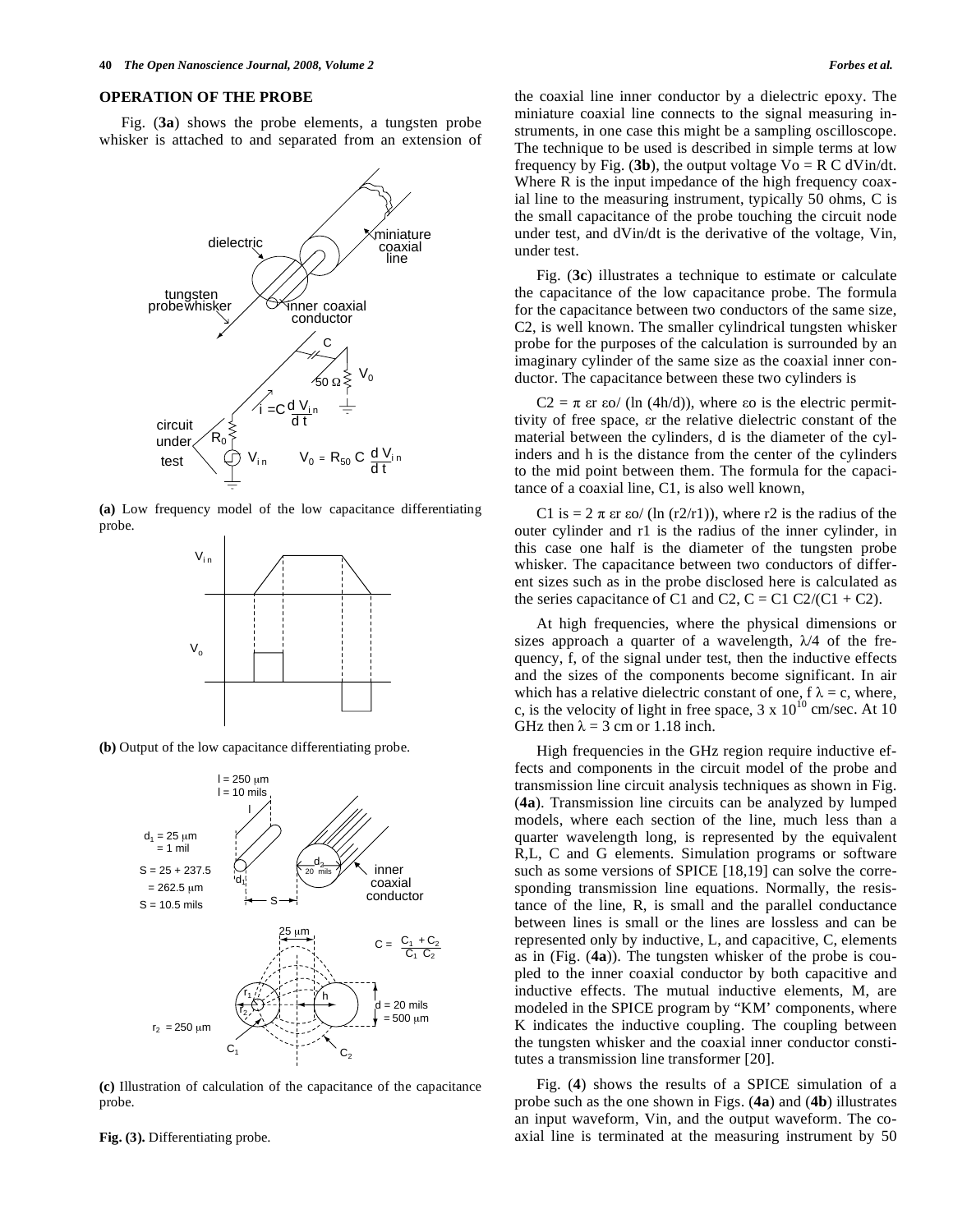

**(a)** High frequency model of the low capacitance differentiating probe.



**(b)** Input square waveform with finite rise and fall times, and simulated output.

#### **Fig. (4).** Simulations.

ohms therefor the impedance looking into the coaxial line is a real value or resistance of only 50 ohms at all frequencies. The input waveform has a rise and fall time of 10 picoseconds and a pulse width of 50 picoseconds. The output, corresponds roughly to the derivative of this waveform but includes inductive effects. Knowing the response of the probe or the transfer function from the input with a known waveform to the output one can then solve for the input waveform causing any arbitrary output by using the reciprocal of this transfer function. Such calculations can be done using a program like Matlab available on a personal computer connected to the measuring instruments or incorporated into the measuring instruments.

Fig. (**5**) shows the results of an input signal used to drive a 50 ohm termination on a test substrate, this is the unknown signal to be measured by the tungsten whisker probe. The signal at the output of the coaxial line, Fig. (**5a**), is roughly the derivative of this input, and Fig. (**5b**) is the reconstruction of the signal under test. Fig. **(5b**) is a square wave illustrating that the unknown test signal can be reconstructed from the waveform data in Fig. (**5a**). The unknown input was in reality a square wave.



**(a)** output of the low capacitance probe.



**(b)** calculation and reconstruction of the input signal from the output of the probe.

# **Fig. (5).** Results.

The technique for characterizing and calibrating the low capacitance probes is shown in Fig. (**6**). Each probe will be slightly different due to variability in the fabrication and each probe will have a different transfer function. The technique for determining the individual and specific transfer function of each probe is shown in Fig. (**6**). In Fig. (**6**) a known signal is generated by a signal generator and measured across a 50 ohm termination at the input to an oscilloscope. This known and well controlled input signal is again generated by terminating a set of low impedance microwave probes [3] on a substrate with test pads and a 50 ohm resistor. This well controlled signal is then sampled with the low capacitive probe, Fig. (**6**). This same signal is now measured with the low capacitance probe measurement system. The ratio of these two signals, output/input, will be the transfer function of the probe which is unique to that probe. This transfer function can then be used to determine an unknown input waveform from the output signal on an oscilloscope connected to the miniature coaxial line connected to the low capacitance probe.

Alternatively, a network analyzer can be used to more directly determine the transfer function of the probe by meas